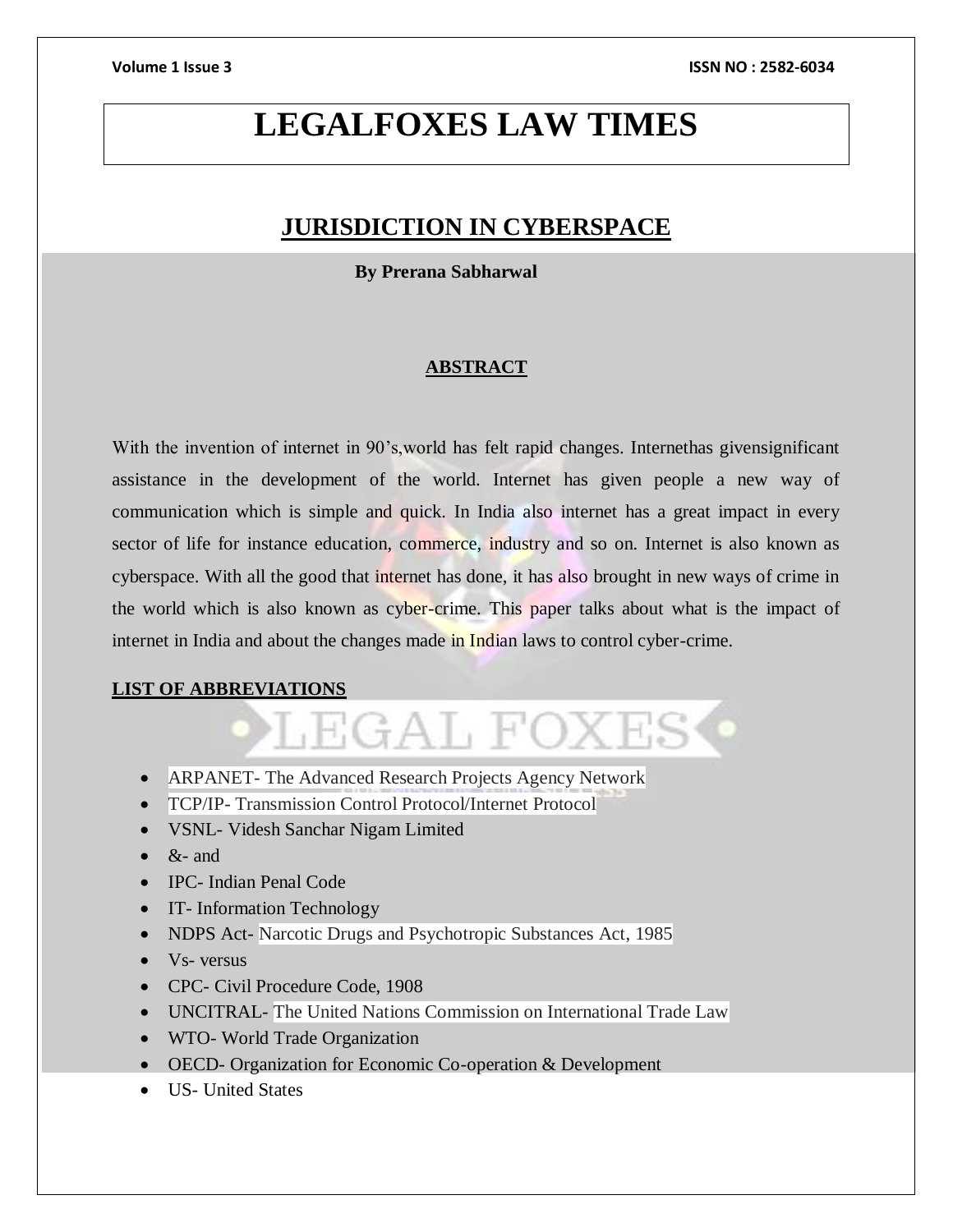CC- Cyber crime

# **INTRODUCTION**

# **1.1 The Internet: A Brief Narrative**

Backed via the U.S. Defense, ARPANET used packet switchingfor several computers to operate on a lone connection, ARPANET procured TCP/IP in Jan, 1983, andsince thenexpertsstartedcompiling the "network of networks" which embodiesthe Internet.

The 90's IT revolution was getting its hands on the whole globe, India was also feeling the ripples of the same. An enterprise of web service was set up in Aug, 1995 by the VSNL. However, the genesis of net in India took its own sweet time to get on track; it necessitated investments & time for people to get accustomed to the internet. The late 90's witnessed surge in the number of cyber-cafes within India  $\&$  in addition the consumers of web also increased in numbers. $<sup>1</sup>$ </sup>

**1.2 Statement of Research Problem:**The Internet has no doubt changed the way of living. However, it too requires certain regulationswhich have been formulated via laws which have been made on the basis of jurisdiction. Further the web, to a great length, degrades significance of the tangible whereabouts of the parties, as transactions in cyberspace are not geographically determined.

**1.3 Research Methodology:**The study is based on Doctrinal Research. The data & information has been gathered from secondary sources & already available materials such as textbooks, reference materials, journals, periodic reports, magazines, newspapers & websites.

# **Chapter 2**

# **IMPACT OF WEB IN INDIA**

<sup>1</sup>**<https://www.history.com/news/who-invented-the-internet>**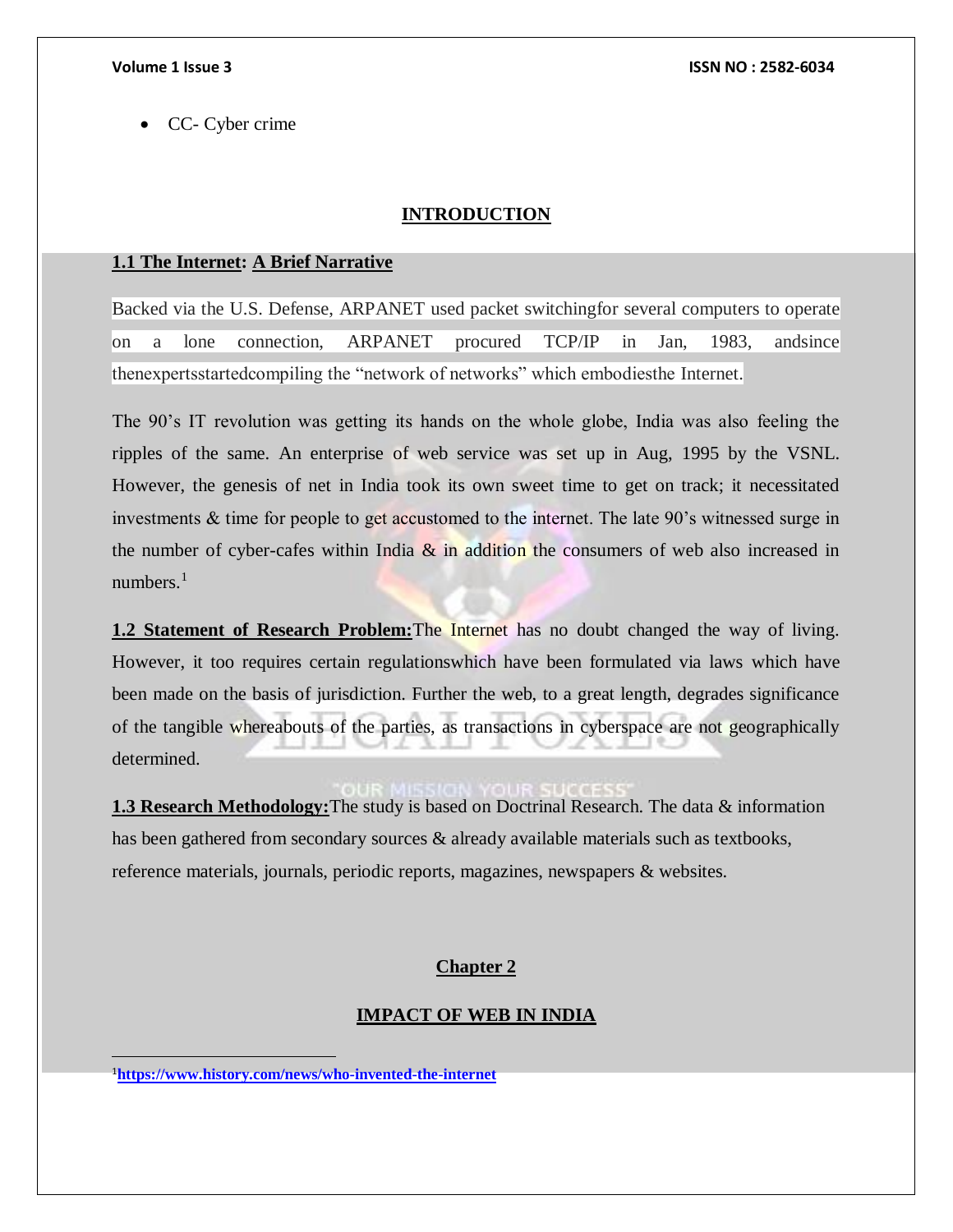Data concerning internet consumers within India.

# **Internet Users in India<sup>2</sup> :-**

Internet users in India between 2017-2020 (in millions)

|      | Number of internet users in millions |
|------|--------------------------------------|
| 2020 | 564.5                                |
| 2019 | 525.3                                |
| 2018 | 483                                  |
| 2017 | 437.4                                |

In average human's life, technology has made a huge alter. Human intelligence has progresses the life as easy methods of communication, commerce, business & the banking also.

The impact of Web in India can be summed up as follows:

The growth of web  $\&$  its consumption has provided a sturdy base for the IT  $\&$  software market within India.

However, has led to a surge in the amount of cyber misdemeanours.

 The internet has no doubt fared better than other forms of communication, however it is a platform that's vulnerable to misuse for committing crimes.

 Currently, the Indian government has been promoting 'Digital India' with the intent of digitalising the nation & also setting up small enterprises & businesses to ensure increased rate of employment in India.

 Digital India has paved way in respect of the youth of the society to be engrossed in creative occupations; further it has also made the lifestyle of the citizens easy by providing access to daily stores online & even to the Prime Minister's office!

 $\overline{a}$ 2<https://www.statista.com/statistics/255146/number-of-internet-users-in-india/>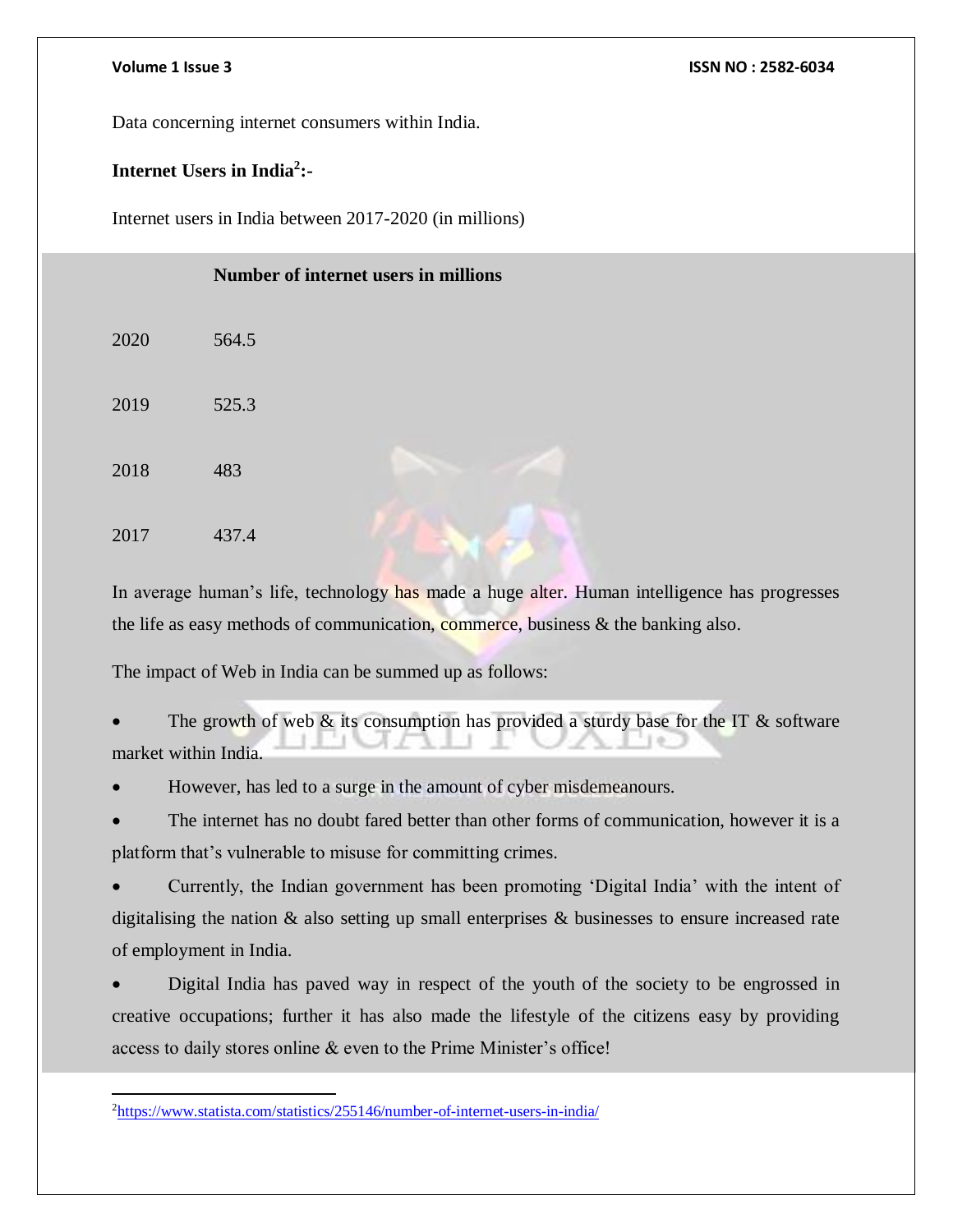But at the same time misuse of web remains a threat for the vision of Digital India, therefore it is necessary that certain statutes be put into place before venturing ahead with the dream of Digital India.

### **Chapter 3**

### **CRIME & LAW IN CYBERSPACE**

# **3.1 Concept of Cyber Crime**

 The notion behind cyber offence is not considerably different from the prevailing notion of 'crime' itself, excluding the strategy received for commission of crime.

Cyber Crime can be broadly explained as "Offences done via computer/computerized system" yet the complexity cybercrimes can't be explained in such easy  $\&$  limited term.<sup>3</sup>

 The OECD suggested a functional explanation of Cyber Crime "computer related crimes are considered to be either any unethical or unauthorized conduct pertaining to electronic functioning & transferring of information."<sup>4</sup>

# GAL FOXES **3.2 Concept of Cyber Law**

Cyber law oversees fields in relation to electronic communications  $\&$  the regulating elements of net.

 The statutes are extensions of existing laws, to monitor legal elements while working on the web. Thus, all things inspected in relation to net or lawful conduct by persons in cyber space would be covered by the cyber law.

 The progress in the IT zone has resulted in novel trends such as e-contracts, computerized signatures, e-transactions, e-commerce, which have taken the world by storm, but at the same

<sup>&</sup>lt;sup>3</sup>Cybercrime: Talat Fatima, (2011) Eastern Book Company, Lucknow.

<sup>4</sup> The Criminal Aspect in Cyber Law in The Indian Cyber Law, Suresh T. Vishwanathan, (2001) Bharat Law House, Jaipur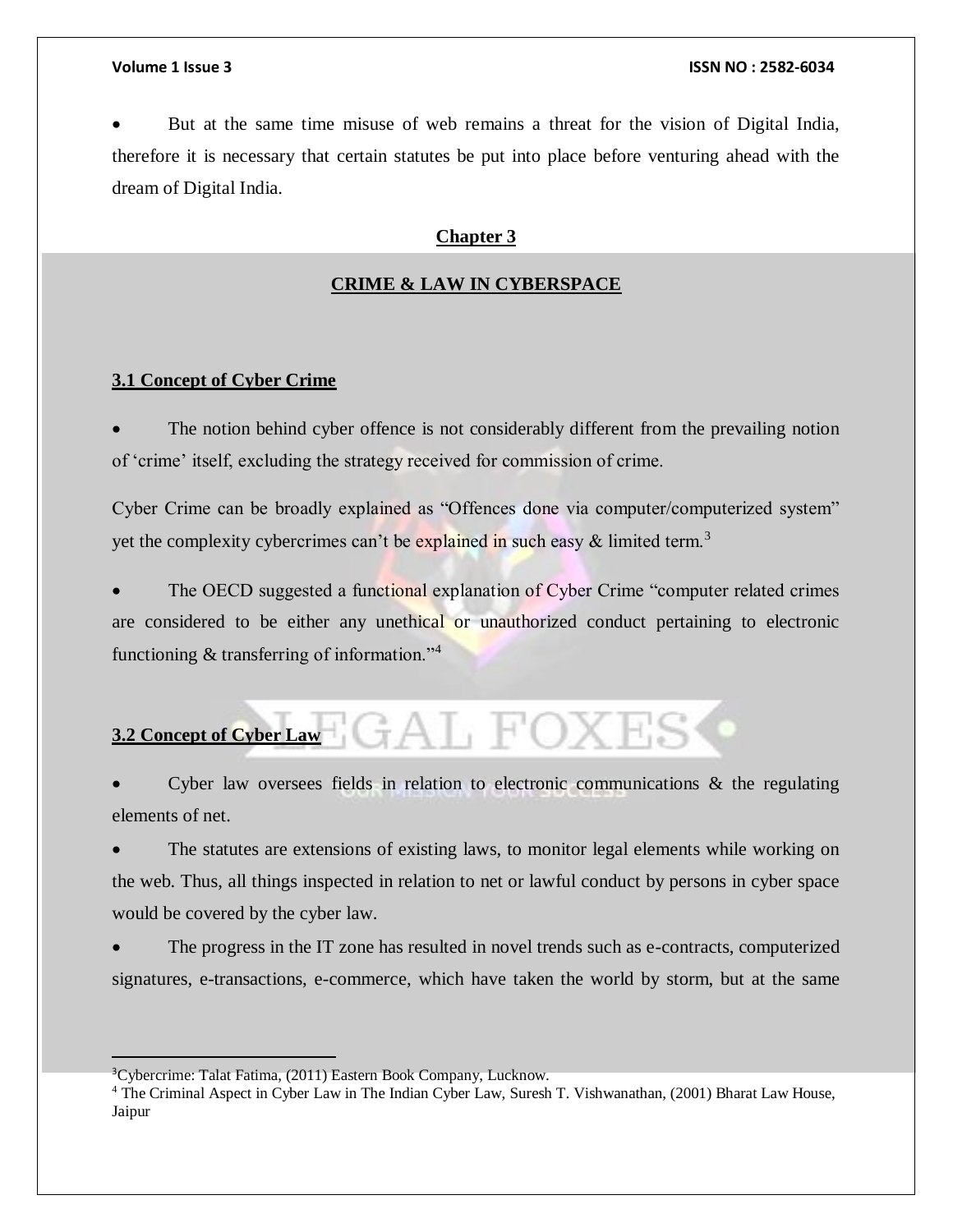time have provided the offenders with broader scope for committing violations in the virtual space.

 The strenuous task lies in deciding the computational area for initiating judicial proceedings by the parties who only share a mere virtual connection  $\&$  also the compensation that they will obtain subsequent to said proceeding.

 The international platform has necessitated countries all over to form their own ordinances to combat the trouble by cyber offenders.

 The web has opened the human race to diverse opportunities which were never known to exist prior to it, for instance, an individual seating in any corner of the globe can connect with another by disguising their virtual Id.

 Thus, it's an uphill task for the nations to put into place a legitimate scheme to secure the concerns of the cyber clientele as well as ensure satisfaction for them; as the conventional statutes in place to oversee crime in real-world are ineffective when it come to the virtual world.

### **Chapter 4**

### **INDIAN CYBERCRIME LEGISLATION**

# **4.1 The Indian Scenario:**

Prior to 1999, India didn't have the legal bureaucracy to monitor cyber space. However, in order to accommodate the growing consumption of cyber space, India now has in place an effective legal scheme to defend clients & to curb damages to the virtual space.

 $\div A$   $\vdash$   $\vdash$ 

India has an exhaustive arrangement of penal ordinances, to be specific, the IPC of 1860. Understandably, given time during which it was embraced, the IPC does not explicitly cover cybercrimes. During the Colonial era the lawmakers couldn't be blamed for not having thought of internet, as internet at in that time period would have been nothing but a wild imagination of mind. The different challenges posed by criminal usage of computer systems & the web are not, along these lines, adequately tended to by IPC, 1860.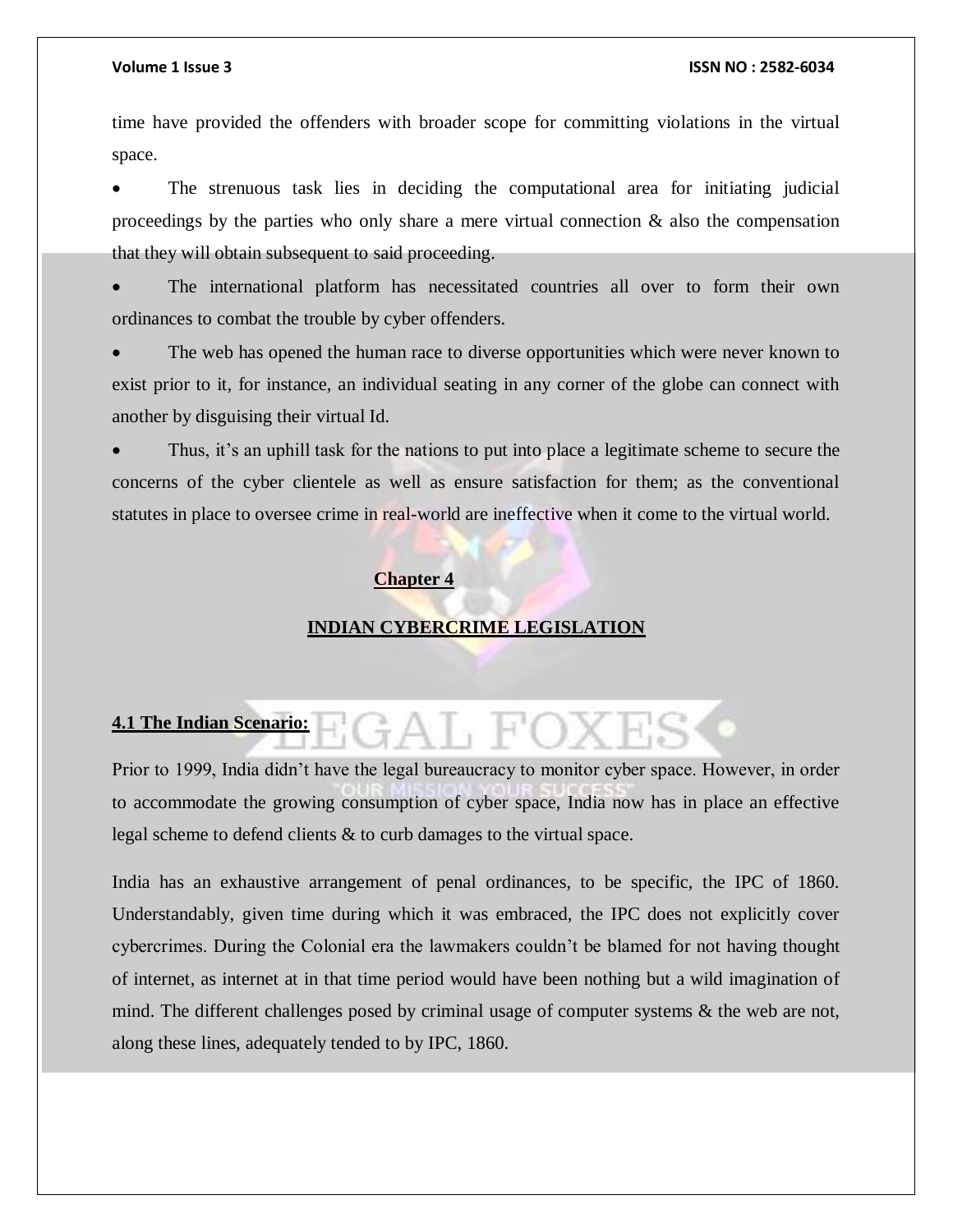# **4.2 IT Act, 2000**

Brought to force revise the IPC. The amendments pertain to violations relevant to IT  $\&$ virtual zone.

The Act was cleared by Parliament in May, 2000 & put into effect in Oct, 2000.

The Act is contractual, overseeing e-trade  $\&$  e-commerce  $\&$  makes provisions to oversee preparations for managing wrongful usage of the web or computers. This has been referred to in the ordinance as cyber offence.

The misdemeanours mentioned herein are same as that in IPC.

 The Act enumerates broad range of offenses, such as, misuse of electronic sources, displaying hostile texts, infringement of security, violation of privacy; display of obscene material & so on.

 Further, the act entails penalty for violations mentioned under it (which are culpable) via punishments & fines.

Comparable offenses additionally mentioned in the IPC<sup>5</sup>:

- S. 503: send threatening messages by email
- S. 499: send defamatory messages by email
- S. 463: Forgery of electronic records
- S. 420: Bogus websites, cyber frauds
- S. 463: Email spoofing
- . S. 383: Web-jacking "OUR MISSION YOUR SUCCESS"
- S. 500: E-Mail Abuse
- S. 292: Pornographic
- Online sale of Drugs NDPS Act
- Online sale of Arms, Arms Act

Thus, one can say that the legal scheme of India highlights the citizen's preparedness to oppose the growing abuse of virtual space.

<sup>5</sup> Indian Penal Code 1860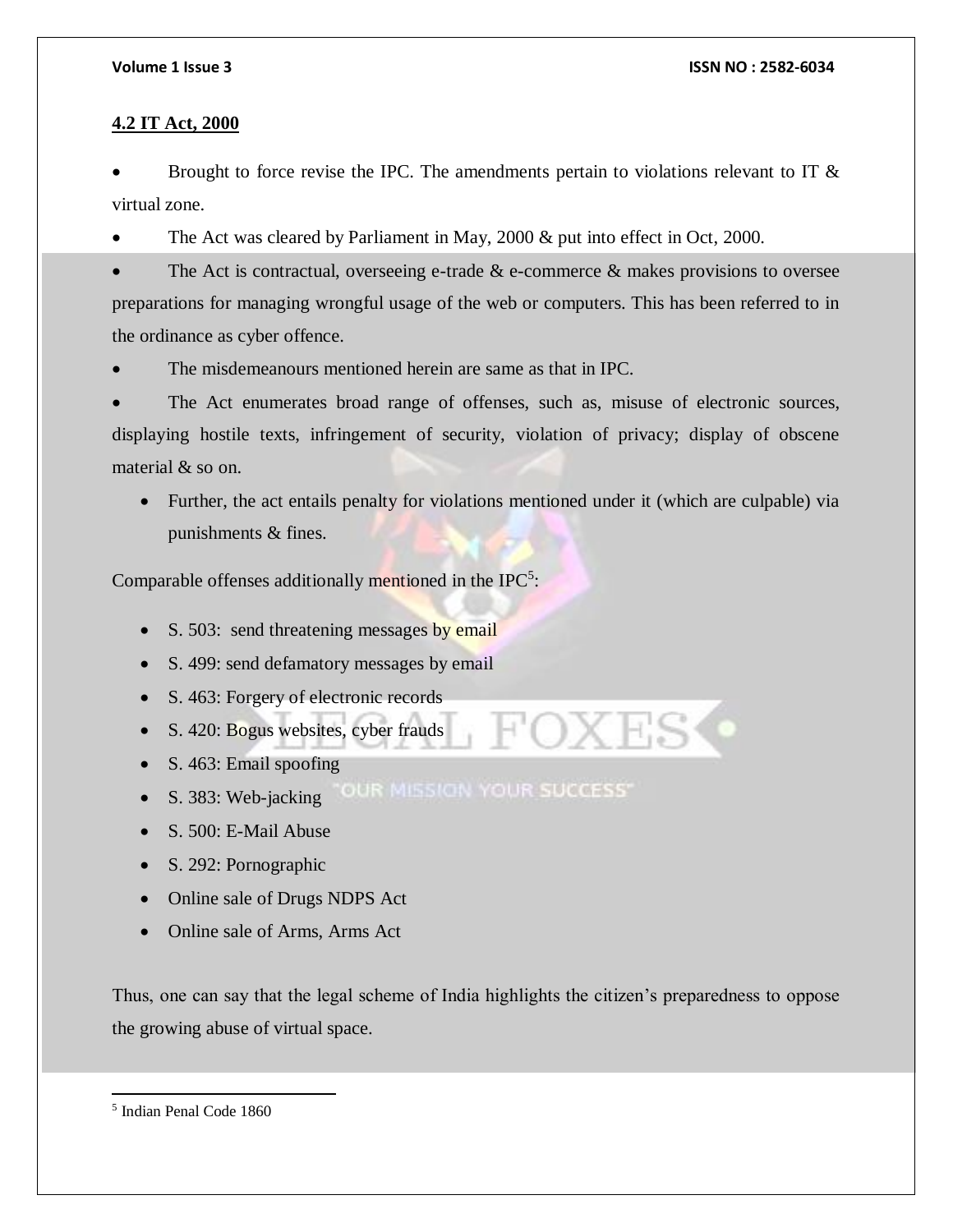# **Chapter 5**

# **JURISDICTION IN CYBERSPACE IN INDIA**

# **5.1 IndianJurisdiction**

Conventionallyjurisdictions lie in place of cause of action. In addition, there are 3 sets of individuals' requisite for completion of a deal within the cyber arena, i.e. user, service provider & individual/enterprise with whom the swap takes place.

However, there persists problems' pertaining to Jurisdiction:

 One, in case of cross-border communications, the criteria to determine that which court possesses the jurisdiction to initiate proceedings  $\&$  which law will be applicable.<sup>6</sup>

How to decide which nation's laws will be applied despite the fact that the web activities arise from altogether distinct jurisdiction.<sup>7</sup>

For global purposes, deals in the virtual world between 2 or more nations will be governed by International law.

AL FOXES

# **5.2 Types of Jurisdiction**

Jurisdiction can be classified into 3 kinds:

# **Prescriptive Jurisdiction**:

The States are empowered to make regulations.

 International law can restrain laws by one State if they display incongruity with another State.

# **Adjudicative Jurisdiction:**

l

<sup>6</sup>Anupa P kumar, "Cyber laws" , Mr.Anupa Kumar Patri, 2009

<sup>7</sup> Chris Reed, "internet law test & materials" Universal publishing Co.Pvt.Ltd 2005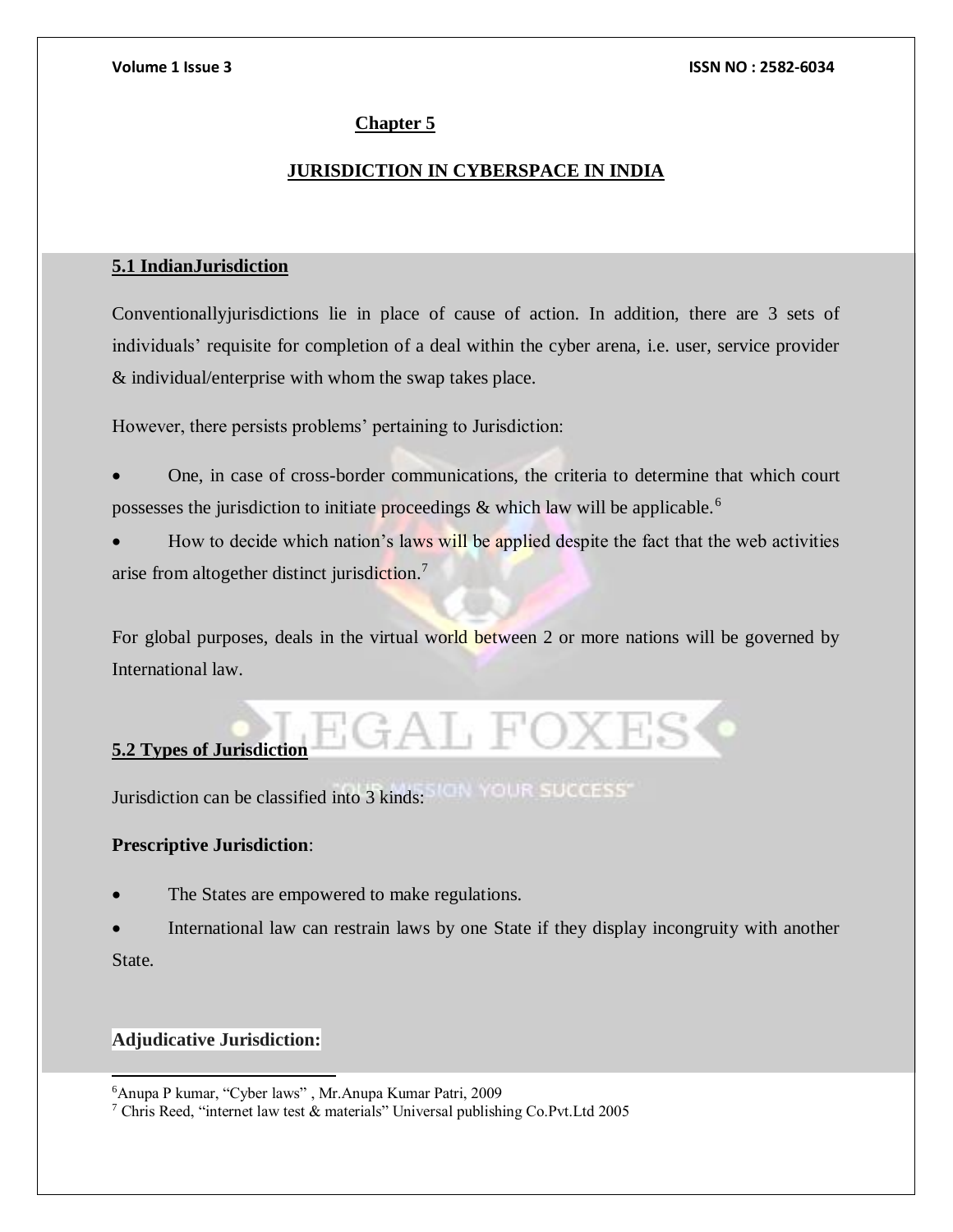Individual States are empowered to settle participating calls.

 Further, the States are permitted to bring up any individual/things to forums/tribunals in any case wherein authorities are entangled with the procedures.

# **Enforcement Jurisdiction:**

- The States are empowered to order conformance with their laws.
- State's law can be backed up by officials with the assent of the State

# **Personal Jurisdiction:**

- Signifies jurisdiction over people/substances entangled with lawsuit.
- Criteria to be satisfied by court for the same are the guidelines instructing the court which then would grant it the prerogative to mediate between the parties to the case.<sup>8</sup>

 Long Arm Statute: theory concerning personal jurisdiction in India & US. India, although not a signatory to cyber offence conventions, yet espouses principle of universal jurisdiction to include cyber contraventions & misdemeanours.

Further, India also espouses an approach akin to "minimum contacts" method being pursued by US along with consent of the proximity test of Indian procedural codes.

 LexFori: Implies the law of discussion/the law of the purview where the case is still ongoing.

Procedural laws monitored determination of jurisdictions.

 The provisions pertaining to jurisdiction are monitored by CPC, 1908. The relevant sections of the same are:

- S.6: Pecuniary Jurisdiction
- S.16: Jurisdiction.

l

- S.19: Movable Property
- S.20: Territorial Jurisdiction

In the case Rajasthan High Court Advocates Association  $v/s$  UOI<sup>9</sup>, the SUPREME COURTexplained cause of action as every fact which is significantto offended party to

<sup>8</sup>[http://nationalparalegal.edu/public\\_documents/courseware\\_asp\\_files/researchLitigation/Jurisdiction/Personal](http://nationalparalegal.edu/public_documents/courseware_asp_files/researchLitigation/Jurisdiction/Personal) <sup>9</sup> 2001 2 SCC 294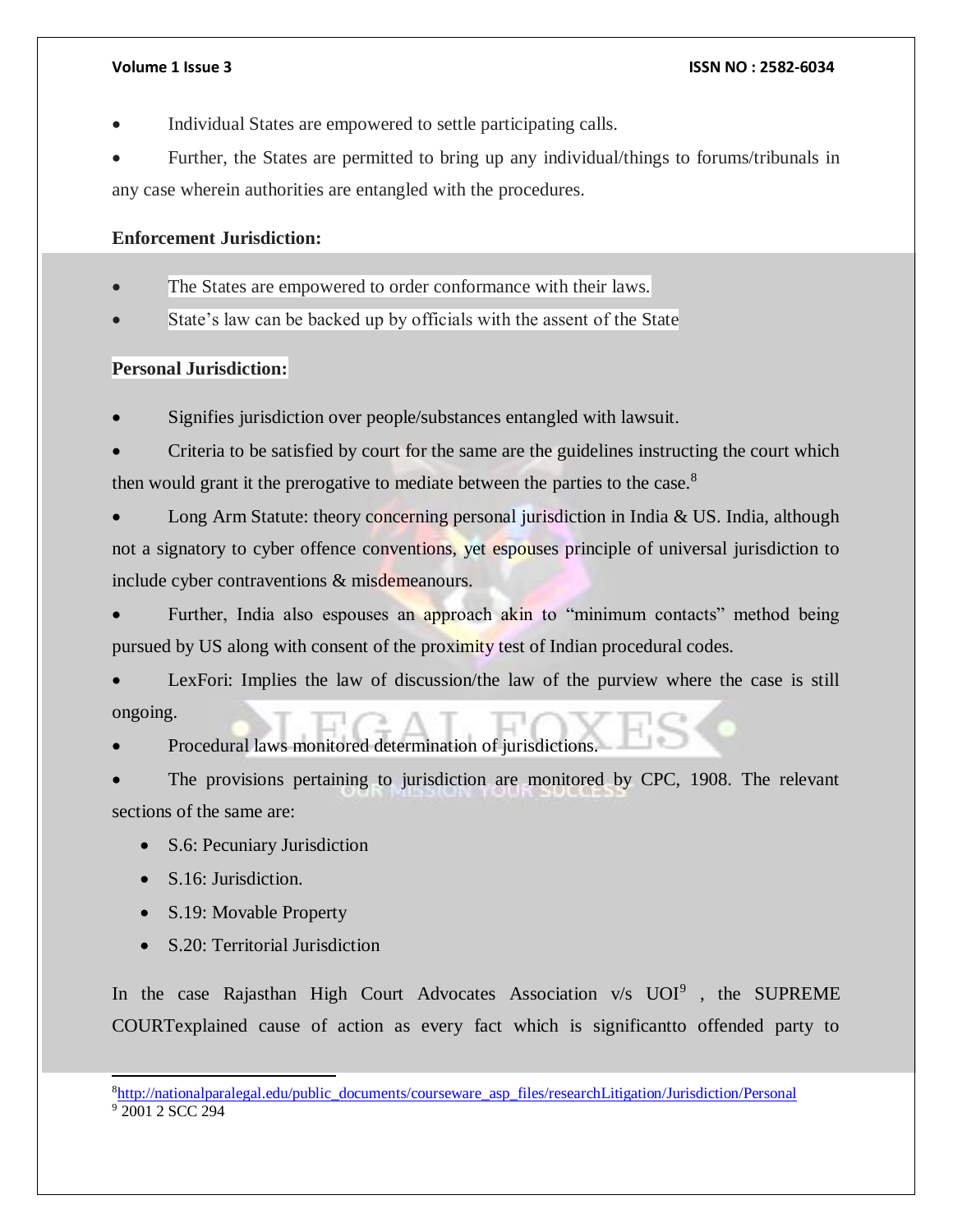demonstrate, whenever navigated to help his entitlement with the judgment of the court. In the event that, for instance, owingto an exchange reason for activity has emerged in Hyderabad wholly or partly then the courts would have jurisdiction even if the defendants reside in India or someplace else.

Section 20 of  $CPC^{10}$  states: Other suits to be instituted where defendants reside or cause of action arise- Subject to the limitations aforesaid, every suit shall be instituted in a Court within the local limits of whose jurisdiction—

(a) The defendant, or each of the defendants if they are more than 1, at the starting of the Suit, originally& voluntarily lives, or conducts business, or personally works for gain; or

(b) Any of the defendants, where there are more than 1, at the time of the commencement of the suit, actually & voluntarily resides, or carries on business, or personally works for gain,

Provided that in such case either the leave of the Court is granted, or the defendants who doesn't reside, or carry on business, or personally work for gain, as aforesaid, acquiesce in such institution; or

(c) The cause of action, wholly or in part, arises

Another way to finalise the jurisdiction is mutual consent between parties, parties by mutual consent can confer to 1 jurisdiction & exclude the rest. The law in India recognises the effect to the autarchy of parties.

# **OUR MISSION YOUR SUCCESS**

# **5.3 Jurisdiction Of Indian Courts Over Foreign Citizens Or Persons**

Section 16 of the Code<sup>11</sup> states that: "Subject to the pecuniary or other limitations prescribed by any law, suits-

(a) For the recovery of immovable property with or without rent or profits,

(b) For the partition of immovable property,

l

<sup>10</sup> Civil Procedure Code, 1908

<sup>&</sup>lt;sup>11</sup> Civil Procedure Code, 1908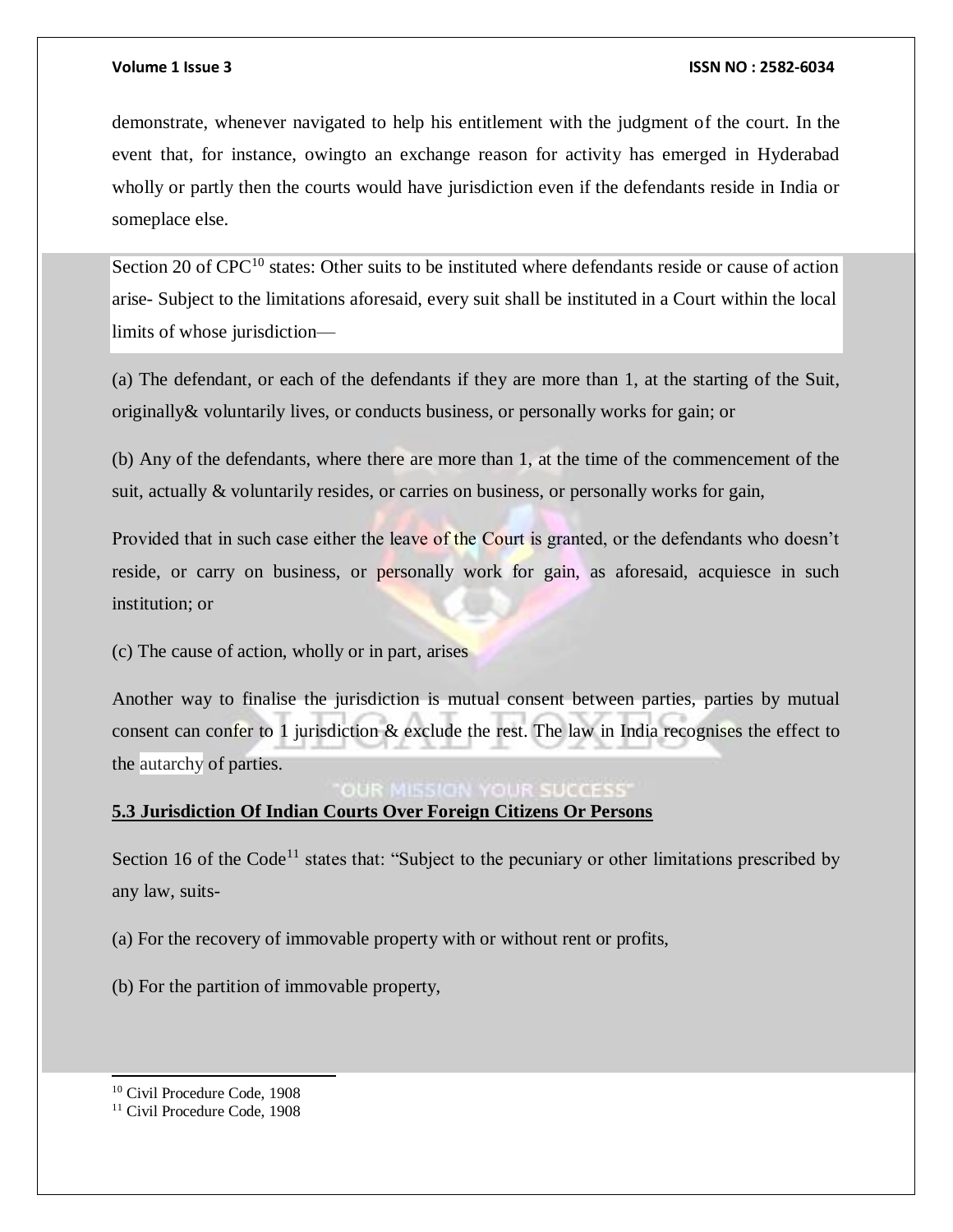(c) For foreclosure, sale or redemption in the case of a mortgage of or charge upon immovable property,

(d) For the determination of any other right to or interest in immovable property,

(e) For compensation for wrong to immovable property,

(f) For the recovery of movable property actually under distrait or attachment, shall be instituted in the Court within the local limits of whose jurisdiction the property is situate:

Provided that a suit to obtain relief respecting, or compensation for wrong to, immovable property held by or on behalf of the defendant, may where the relief sought can be entirely obtained through his personal obedience be instituted either in the Court within the local limits of whose jurisdiction the property is situate, or in the Court within the local limits of whose jurisdiction the defendant originally& voluntarily lives, or conducts business, or personally works for gain."

Henceimmobile asset that lying in external to India can't be simply speculated by Indian judiciary institution.

Section 19 of the Code<sup>12</sup> states that

"Where a suit is for compensation for wrong done to the person or to movable property, if the wrong was done within the local limits of the jurisdiction of one Court & the defendant resides, or carries on business, or personally works for gain, within theregional limits of the jurisdiction of another Court, the proceedings can be commenced at the site of saleprovide that it falls under the above mentioned Courts."

# **5.4 Enforcement Of Foreign Judgement**

Overseas judgement in India can be imposed in dual ways:

# **Reciprocating Territories:**

Imply any zone external to India.

<sup>&</sup>lt;sup>12</sup> Civil Procedure Code, 1908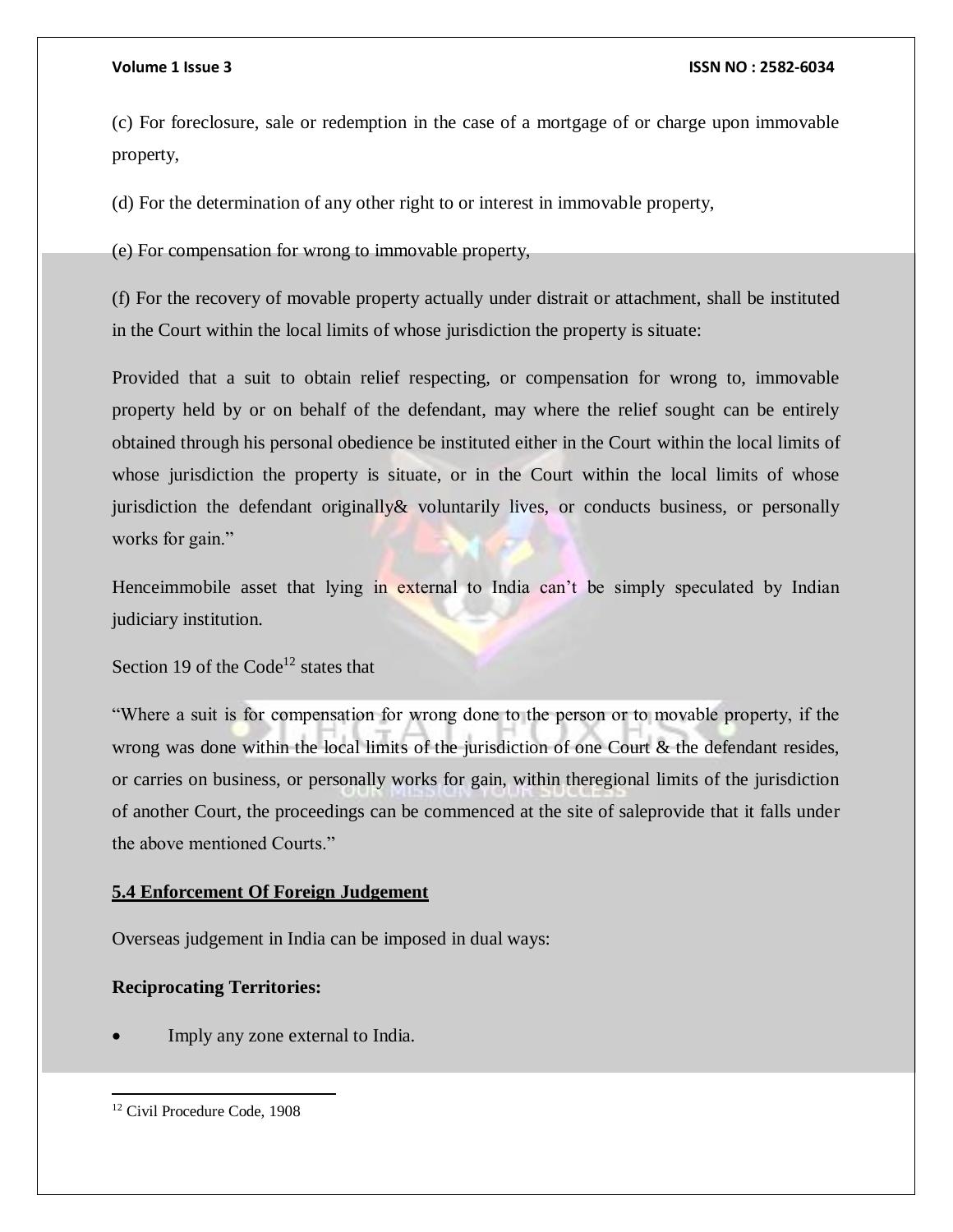- The Federal government can proclaim any territory as external for the purpose of this provision.
- Higher Ranking Courts imply courts as mentioned in the said notification<sup>13</sup>
- Examples of reciprocator nations: Canada & UK

# **Non Reciprocatory:**

- Judgments form such nations are valid in Indian courts by filing of a lawsuit.
- Such decisions shall be examined as evidence.

# **Chapter 6**

# **Conclusion**

International jurisdiction is an ever persistent issue that has been predominant in cyber law but as well as in a few parts of law. It is unavoidable & incredibly touchy an issue in view of the basic explanation of globe legislative issues &politics. No nation can do much as there is such an extraordinary hopeless distinction in every nation's stand. Collaboration by nations is the reason for any of the present strategies for handling jurisdiction will work. What the imperfection with these is that they all rely intensely upon nation participation.

Hence there should be a separate dispute resolution body that specially deals  $\&$  controls with the cybercrime. The settlements made by this body should be well-assured by the parties tin the plea. The main motive of the body to administertheguidelines enumerated by the UNCITRAL. It is sad that a famous body, the WTO was established with the aim that to find out a proper solution to this issue of jurisdiction & international cooperation. The UNCITRAL administers as per the principles of the Cybercrime Convention together should go about as a solid rule for the creation of such a body.

# **Bibliography**

- $\rightarrow$  Civil Procedure Code, 1908
- → [http://nationalparalegal.edu/public\\_documents/courseware\\_asp\\_files/researchLitigation/J](http://nationalparalegal.edu/public_documents/courseware_asp_files/researchLitigation/Jurisdiction/Personal) [urisdiction/Personal](http://nationalparalegal.edu/public_documents/courseware_asp_files/researchLitigation/Jurisdiction/Personal)

 $\overline{a}$ <sup>13</sup> Civil Procedure Code, 1908